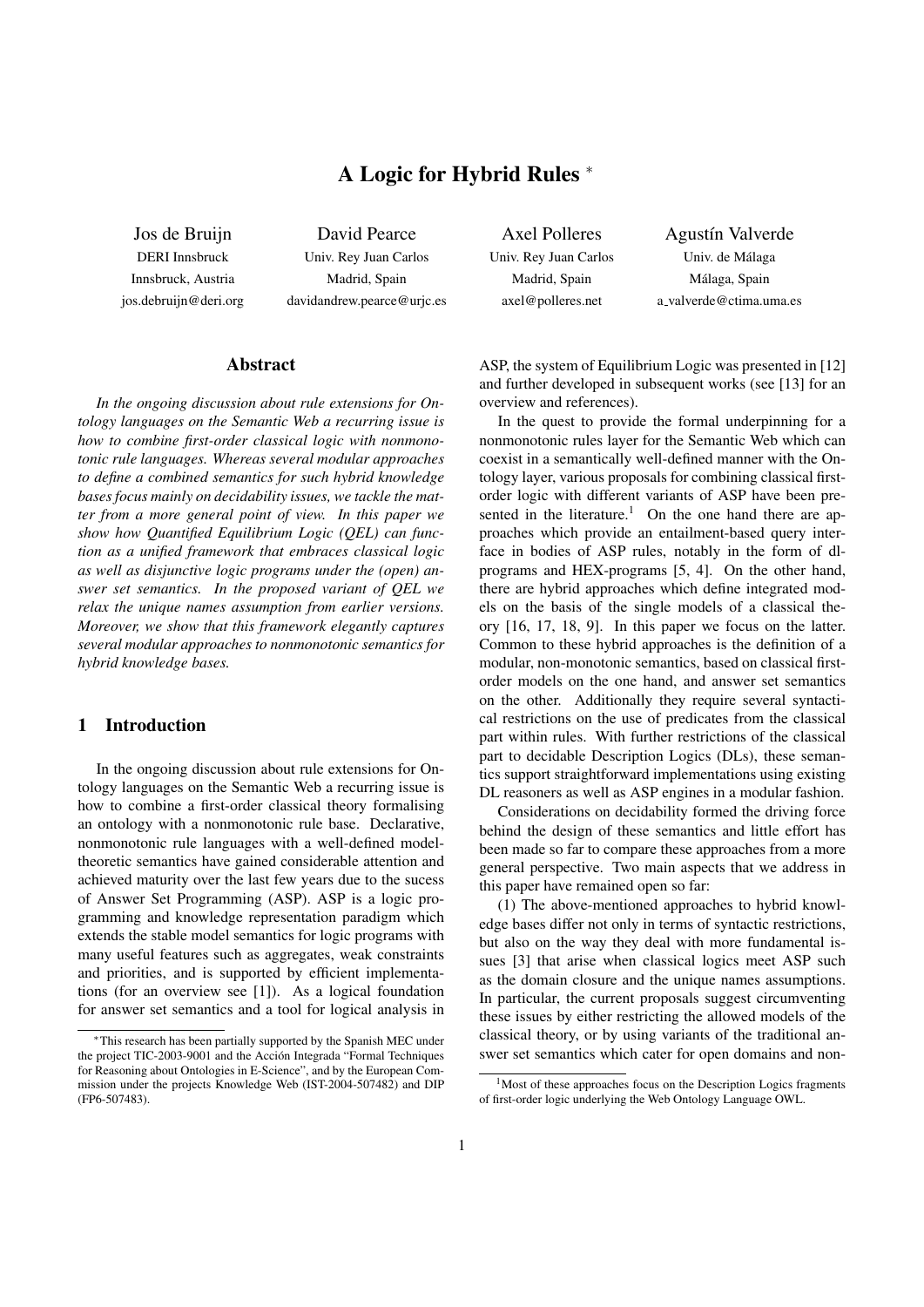unique names. One of the aims of this paper is to clarify the overall relations of these semantic and syntactic variants in hybrid knowledge bases.

(2) Nonmonotonic models for hybrid knowledge bases proposed so far are defined in a modular fashion which has advantages in terms of defining new algorithms based on existing algorithms for DL and ASP satisfiabiliy. However, a single underlying logic for hybrid knowledge bases which would allow one to capture notions of equivalence between combined knowledge bases in a standard way is still missing.

Quantified Equilibrium Logic (QEL) can serve to tackle both these issues in an elegant manner. First, QEL captures the semantics of generalised open answer sets [9], the most general semantic variant of ASP to date. Second, QEL allows for a direct embedding of classical theories and thus provides a uniform logical foundation for hybrid knowledge bases: As it turns out, the equilibrium models of the combined knowledge base coincide exactly with the modular nonmonotonic models.

The remainder of this paper makes the following contributions: Section 2 recalls some basics of classical first-order logic; Section 3 reformulates different variants of answer set semantics introduced in the literature using a common notation. Moreover, we discuss some correspondences and discrepancies between these variants. Next, we generalise the definitions of hybrid knowledge bases and nonmonotonic semantics from the literature in Section 4 where we also compare existing approaches. We introduce QEL in Section 5 and clarify its relation to ASP. Section 6 describes an embedding of hybrid knowledge bases into QEL and establishes the main result that equilibrium models correspond to nonmonotonic models of hybrid KBs. As a consequence we can capture in QEL the main semantical approaches to hybrid KBs discussed in the paper. We discuss some implications of these results and further work in Section 7 and conclude the paper in Section 8.

# 2 First-Order Logic (FOL)

A *function-free first-order language*  $\mathcal{L} = \langle C, P \rangle$  with equality consists of a sets of constants  $C$  and predicate symbols P. Moreover, we assume a fixed countably infinite set of variables, the symbols, '→', ' $\vee$ ', ' $\wedge$ ', '¬', '∃', ' $\forall$ ', and auxiliary parentheses  $'($ ,  $')'$ . Each predicate symbol  $p \in P$  has an assigned arity  $ar(p)$ . Atoms and formulas are constructed as usual; if  $D$  is a non-empty set, we denote by  $At_D(C, P)$  the set of atomic sentences of  $\mathcal{L} = \langle C, P \rangle$ with additional constant symbols for each element of D. Closed formulas, or *sentences*, are those where each variable is bound by some quantifier. A *theory* T is a set of sentences. Variable-free atoms, formulas, or theories are also called *ground*.

Given a first-order language  $\mathcal{L}$ , an  $\mathcal{L}$ -structure consists of a pair  $\mathcal{I} = \langle U, I \rangle$ , where the *universe*  $U = (D, \sigma)$  consists of a non-empty domain  $D$  and a function which assigns a domain value to each constant,  $\sigma: C \cup D \rightarrow D$  such that  $\sigma(d) = d$  for all  $d \in D$ . We call  $d \in D$  an *unnamed* individual if there is no  $c \in C$  such that  $\sigma(c) = d$ . The function *I* assigns a relation  $p^I \subseteq D^n$  to each *n*-ary predicate symbol  $p \in P$  and is called the *L*-interpretation over D. The designated binary predicate symbol eq, occasionally written '=' in infix notation, is assumed to be associated the fixed interpretation function  $eq^I = \{(d, d) | d \in D\}.$ 

An *L*-structure  $I = \langle U, I \rangle$  *satisfies* an atom  $p(d_1, \ldots, d_n)$  of  $At_D(C, P)$ , written  $\mathcal{I} \models p(d_1, \ldots, d_n)$ , iff  $(\sigma(d_1), \ldots, \sigma(d_n)) \in p^I$ . This is extended as usual to sentences and theories.

An  $\mathcal{L}$ -structure  $\mathcal I$  is called a *model* of an atom (sentence, theory, respectively)  $\varphi$ , written  $\mathcal{I} \models \varphi$ , if it satisfies  $\varphi$ . We say that a theory T *entails* a sentence  $\varphi$ , written  $T \models \varphi$ , if every model of  $T$  is also a model of  $\varphi$ . A theory is *consistent* if it has a model.

In the context of logic programs, often the following assumptions with respect to structures are made:

- 1. In case  $\sigma$  is surjective, that is, there are no unnamed individuals in D, we say that the *parameter names assumption (PNA)* applies.
- 2. In case  $\sigma$  is injective we say that the *unique names assumption (UNA)* applies.

The combination of PNA and UNA is called the *standard names assumption* (SNA), that is,  $\sigma$  is a bijection. Consequently, we will speak about PNA-, UNA-, or SNAstructures, (or PNA-, UNA-, or SNA-models, respectively) depending on  $\sigma$ .

An  $\mathcal{L}$ -interpretation  $I$  over  $D$  can be defined as a subset of  $At_D(C, P)$ . So, we can define a subset relation for  $\mathcal{L}$ structures  $\mathcal{I}_1 = \langle (D, \sigma_1), I_1 \rangle$  and  $\mathcal{I}_2 = \langle (D, \sigma_2), I_2 \rangle$  over the same domain by setting  $\mathcal{I}_1 \subseteq \mathcal{I}_2$  if  $I_1 \subseteq I_2$ .<sup>2</sup> Whenever we speak about subset minimality of models/structures in the following, we thus mean minimality among all models/structures over the same domain.

# 3 Answer Set Semantics

In this paper we assume non-ground disjunctive logic programs with negation allowed in rule heads and bodies under the answer set semantics  $[10]$ <sup>3</sup> Syntactically, a program  $P$  consists of a set of rules of the form

$$
a_1 \vee a_2 \vee \ldots \vee a_k \vee \neg a_{k+1} \vee \ldots \vee \neg a_l \leftarrow b_1, \ldots, b_m, \neg b_{m+1}, \ldots, \neg b_n
$$
 (1)

<sup>&</sup>lt;sup>2</sup>Note that this is not the substructure or submodel relation in classical model theory, which holds between a structure and its restriction to a subdomain.

 $3By$   $\rightarrow$  we mean negation as failure and not classical, or strong negation which is also sometimes considered in ASP.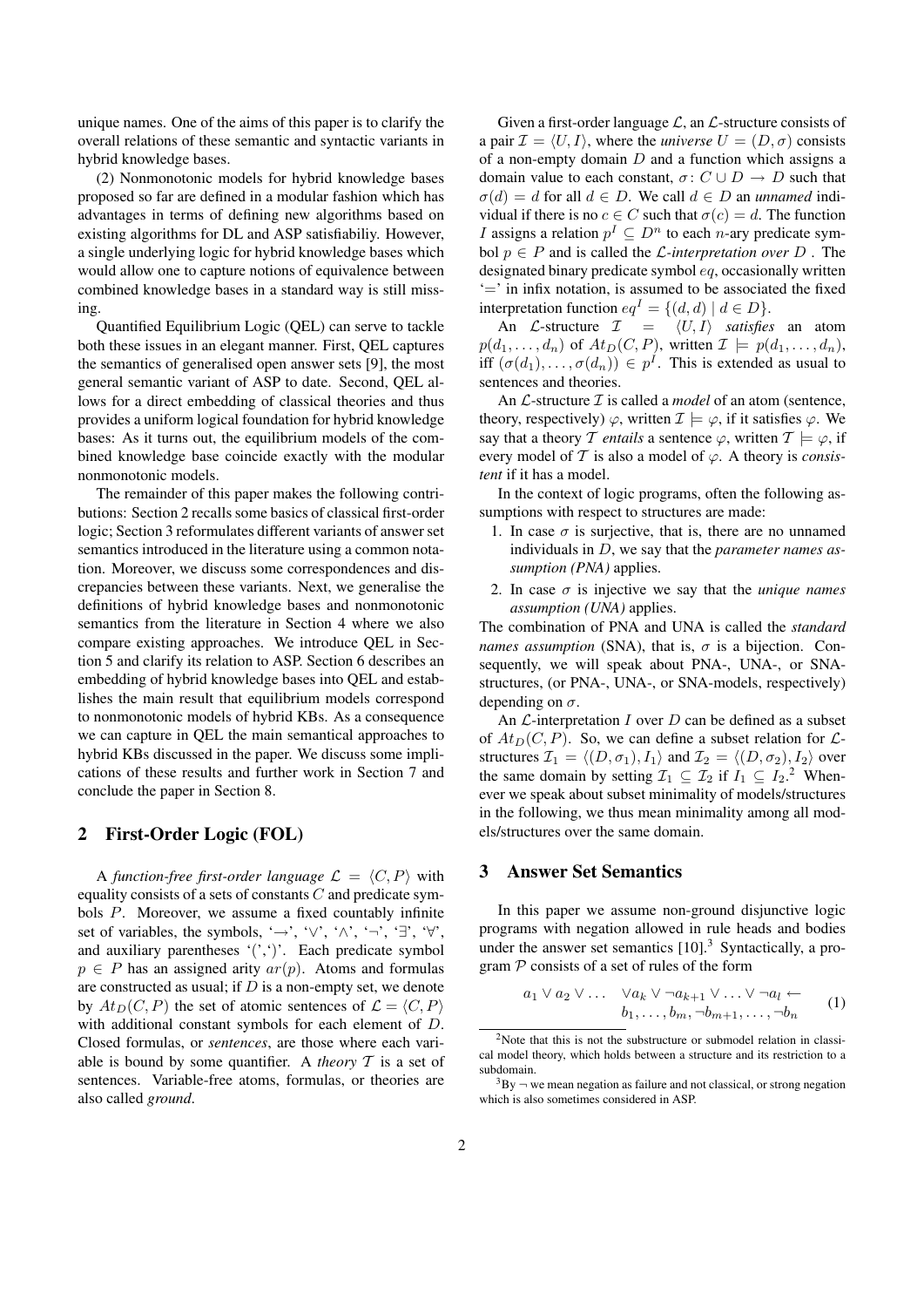where  $a_i$   $(i \in \{1, ..., l\})$  and  $b_j$   $(j \in \{1, ..., n\})$  are atoms, called head (body, respectively) atoms of the rule, in a function-free first-order language  $\mathcal{L} = \langle C, P \rangle$  without equality. By  $C_{\mathcal{P}} \subseteq C$  we denote the constants appearing in  $P$ .

A rule with  $k = l$  and  $m = n$  is called *positive*. Rules where each variable appears in at least one positive body atom are called *safe*. A program is *positive* (*safe*) if all its rules are positive (safe).

For the purposes of this paper, we give a slightly generalised definition of the common notion of the *grounding* of a program:

**Definition 1.** The grounding  $gr_U(\mathcal{P})$  of  $\mathcal{P}$  wrt. to a uni*verse*  $U = (D, \sigma)$  – *sometimes called pre-interpretation* – *denotes the set of all rules obtained as follows: For*  $r \in \mathcal{P}$ *, replace (i) each constant c appearing in* r *with*  $\sigma(c)$  *and (ii) each variable with some element in* D*.*

Observe that thus  $gr_U(\mathcal{P})$  is a ground program over the atoms in  $At_D(C, P)$ .

For a ground program  $P$  and first-order structure  $I$ , the *reduct*  $P<sup>T</sup>$  consists of all rules

$$
a_1 \vee a_2 \vee \ldots \vee a_k \leftarrow b_1, \ldots, b_m
$$

obtained from rules of the form (1) in P such that  $\mathcal{I} \models a_i$ for all  $k < i \leq l$  and  $\mathcal{I} \not\models b_j$  for all  $m < j \leq n$ .

Answer set semantics is usually defined in terms of *Herbrand structures* over  $\mathcal{L} = \langle C, P \rangle$ . Herbrand structures have a fixed universe, the so-called *Herbrand universe*  $\mathcal{H} = (C, id)$ , where id is the identity function. For an Herbrand structure  $\mathcal{I} = \langle \mathcal{H}, I \rangle$ , I can be viewed as a subset of the *Herbrand base*, B, which consists of the ground atoms of  $\mathcal L$ . Note that by definition of  $\mathcal H$ , Herbrand structures are SNA-structures.

Definition 2. *An Herbrand structure* I *is called an* answer set of  $P$  if  $I$  is subset minimal among the structures satisfying all rules in  $gr_{\mathcal{H}}(\mathcal{P})^{\mathcal{I}}$  .

A variation of this semantics, the open answer set semantics, considers open domains [8], thereby relaxing the PNA: An *extended Herbrand structure* is a first-order structure based on a universe  $U = (D, id)$ , where  $D \supseteq C$ . Note that since the assignment is the identity function, the UNA applies.

**Definition 3.** An extended Herbrand structure  $\mathcal{I} = \langle U, I \rangle$ *is called an* open answer set *of* P *if* I *is subset minimal* among the structures satisfying all rules in  $gr_U({\cal P})^{\cal I}.$ 

Open answer set programs allow the use of the equality predicate  $\prime = \prime$  in the body of rules. However, since this definition of open answer sets adheres to the UNA, one could argue that equality in open answer set programming is purely syntactical. Positive equality predicates in rule bodies can thus be eliminated by simple preprocessing, applying unification. This is not the case for negative occurrences of equality, but, since the interpretation of equality is fixed, these can be eliminated during grounding.

The next variant of answer set semantics we discuss here, introduced by Heymans et al. [9], relaxes the UNA, i.e. arbitrary first-order  $\mathcal{L}$ -structures are allowed:

**Definition 4.** A first-order L-structure  $\mathcal{I} = \langle U, I \rangle$  is called *a* generalised open answer set *of* P *if* I *is subset minimal* among the structures satisfying all rules in  $gr_U(\mathcal{P})^{\mathcal{I}}$ .

An alternative approach to relax the UNA for answer set programming with arbitrary first-order  $\mathcal{L}$ -structures  $\mathcal{I}$  =  $\langle U, I \rangle$  has been presented by Rosati in [17]: Instead of grounding into the universe, Rosati grounds with respect to the Herbrand universe  $\mathcal{H} = (C, id)$  but redefines minimality of the models of  $gr_H(\mathcal{P})^{\mathcal{I}}$  wrt. U: Let  $\mathcal{I}\upharpoonright_{\mathcal{H}} = \{p(\sigma(c_1),\ldots,\sigma(c_n)) \mid p(c_1,\ldots,c_n) \in \mathcal{B}, \mathcal{I}\models$  $p(c_1, \ldots, c_n)$ , i.e., the set of atoms from  $At_D(C, P)$  true in  $I$  corresponding to ground atoms of  $B$ . Given  $L$ structures  $\mathcal{I}_1 = (U_1, I_1)$  and  $\mathcal{I}_2 = (U_2, I_2)^4$ , the relation  $\mathcal{I}_1 \subseteq_{\mathcal{H}} \mathcal{I}_2$  holds if  $\mathcal{I}_1\upharpoonright_{\mathcal{H}} \subseteq \mathcal{I}_2\upharpoonright_{\mathcal{H}}$ .

Using our notion, we can generalise Rosati's definition of answer sets as follows:

Definition 5. *An* L*-structure* I *is called a* generalised answer set *of*  $\mathcal{P}$  *if*  $\mathcal{I}$  *is*  $\subseteq_{\mathcal{H}}$ *-minimal among the structures satisfying all rules in*  $gr_{\mathcal{H}}(\mathcal{P})^{\mathcal{I}}$ *.* 

The following Lemma (implicit in [7]) states that all atoms from  $At_D(C, P)$  satisfied in (generalised open) answer sets of a safe program depend on ground atoms over  $C_{\mathcal{P}}$  only:

**Lemma 1.** Let P be a safe program over  $\mathcal{L} = \langle C, P \rangle$  with  $\mathcal{M} = \langle U, I \rangle$  *a* (generalised open) answer set over universe  $U = (D, \sigma)$ *. Then, for any atom from*  $At_D(C, P)$  *such that*  $M \models p(d_1, \ldots, d_n)$ *, there exist*  $c_i \in C_{\mathcal{P}}$  *such that*  $\sigma(c_i) = d_i$  for each  $1 \leq i \leq n$ .

*Proof.* First, we observe that any atom  $\mathcal{M} \models p(d_1, \ldots, d_n)$ must be derivable from a sequence of rules  $(r_0; \ldots; r_l)$ in  $gr_U(\mathcal{P})^{\mathcal{M}}$ . We prove the lemma by induction over the length l of this sequence.  $l = 0$ : Assume  $\mathcal{M} \models$  $p(d_1, \ldots, d_n)$ , then  $r_0$  must be (by safety) a ground fact in P such that  $p(\sigma(c_1), \ldots, \sigma(c_n)) = p(d_1, \ldots, d_n)$ and  $c_1, \ldots, c_n \in C_{\mathcal{P}}$ . As for the induction step, let  $p(d_1, \ldots, d_n)$  be inferred by application of rule  $r_l \in$  $gr_U(\mathcal{P})^{\mathcal{M}}$ . By safety, again each  $d_i$  either stems from a constant  $c_j \in C_{\mathcal{P}}$  such that  $\sigma(c_j) = d_j$  which appears in some true head atom of  $r_l$  or  $d_j$  also appears in

<sup>4</sup>not necessarily over the same domain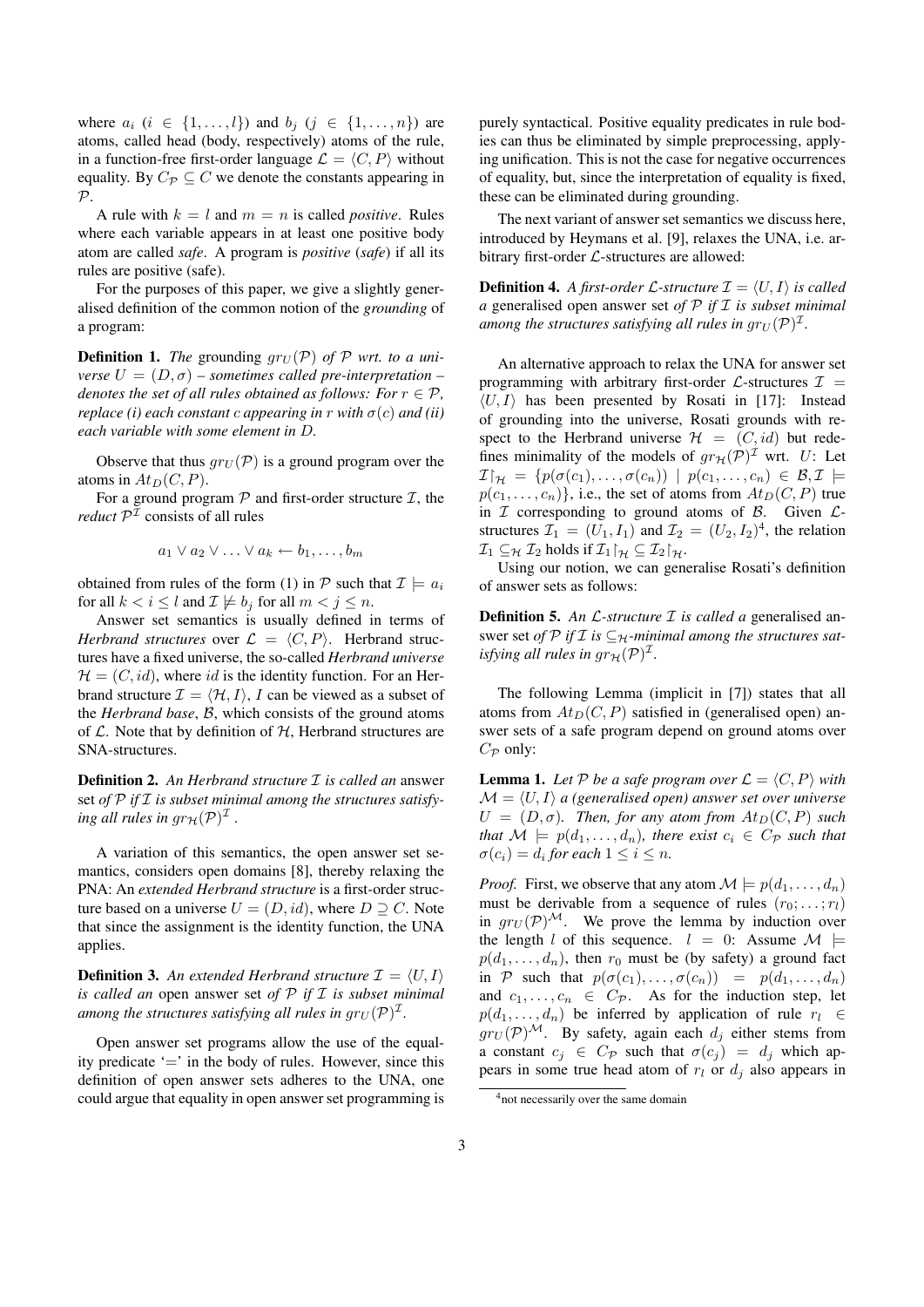a positive body atom  $q(\ldots, d_j, \ldots)$  of  $r_l$  such that  $\mathcal{M} \models$  $q(\ldots, d_j, \ldots)$ , derivable by  $(r_0; \ldots; r_{l-1})$ , which, by the induction hypothesis, proves the existence of a  $c_j \in C_{\mathcal{P}}$ with  $\sigma(c_i) = d_i$ .  $\Box$ 

By use of this Lemma, and some other observations we can show the following correspondences between the variants of answer sets just discussed. First, as a straightforward consequence from the definitions we can observe:

Proposition 2. *If* M *is an answer set of* P *then* M *is also an open answer set of* P*.*

The contrary does not hold in general, as shown by the follwing example:

**Example 1.** Let  $P = \{p(a); \text{ok } \leftarrow \neg p(x); \leftarrow \neg \circ k\}$ *over*  $\mathcal{L} = \{\{a\}, \{p, ok\}\}\$ *. We leave it as an exercise to the reader to show that* P *is inconsistent under the answer set semantics but*  $M = \langle (\{a, c_1\}, id), \{p(a), ok\}\rangle$  *is an open answer set.*

Note that the answer sets and open answer sets of *safe* programs coincide as a direct consequence of Lemma 1:

Proposition 3. M *is an answer set of a safe program* P *if and only if* M *is an open answer set of* P*.*

Similarly, on unsafe programs, generalised answer sets and generalised open answer sets do not nesessarily coincide as already shown by Example 1. However, by Lemma 1 we can show the following:

Proposition 4. *Given a safe program* P*,* M *is a generalised open answer set of* P *if and only if* M *is a generalised answer set of* P*.*

*Proof.*  $\Rightarrow$ : Assume M is a generalised open answer set of P. By Lemma 1 we know that rules in  $gr_U(\mathcal{P})^{\mathcal{M}}$  involving unnamed individuals do not contribute to answer sets, since their body is always false. It follows that  $M = M|_{\mathcal{H}}$ which in turn is a  $\subseteq_{\mathcal{H}}$ -minimal model of  $gr_{\mathcal{H}}(\mathcal{P})^{\mathcal{M}}$ . This follows from the observation that each rule in  $gr_H(\mathcal{P})^{\mathcal{M}}$ and its corresponding rules in  $qr_U(\mathcal{P})^{\mathcal{M}}$  are satisfied under the same models.  $\Leftarrow$ : Analogously.  $\Box$ 

By similar arguments, generalised answer sets and generalised open answer sets coincide in case the parameter name assumption applies:

Proposition 5. *Let* M *be a PNA-structure. Then* M *is a generalised answer set of* P *if and only if* M *is a generalised open answer of* P*.*

A final straightforward consequence from the previously shown results is that under SNA, consistency with respect to all semantics introduced so far boils down to consistency under the original definition of answer sets:

Proposition 6. *A program* P *has an answer set if and only if* P *has a generalised open answer under the SNA.*

We note that the actual answer sets under SNA differ from the original answer sets since also non-Herbrand structures are allowed.

Finally, we observe that there are programs which have generalised (open) answer sets but do not have (open) answer sets, even on safe programs, as shown by the following simple example:

**Example 2.** Let  $P = \{p(a); \leftarrow \neg p(b)\}$  over  $\mathcal{L} =$  $\langle \{a, b\}, \{p\} \rangle$ . This program is ground, thus obviously safe. *However, although* P *has a generalised (open) answer set – the reader may verify this for instance considering the oneelement universe*  $U = (\{d\}, \sigma)$ *, where*  $\sigma(a) = \sigma(b) = d$ *it is inconsistent under the open answer set semantics.*

#### 4 Hybrid Knowledge Bases

We now turn to the concept of hybrid knowledge base which combines classical theories with the various notions of answer sets from the previous section. Based on several definitions in the literature [16, 17, 18, 9], we extract a generalised notion of hybrid knowledge base. We then compare and discuss the differences between the various definitions which mainly affect decidability issues but do not change the general semantics. This will allow us to base our embedding into Quantified Equilibrium Logic on a unified definition in the subsequent sections.

A *hybrid knowledge base*  $K = (T, P)$  consists of a classical first-order theory T (also called the *structural* part of K) over the function-free language  $\mathcal{L}_{\mathcal{T}} = \langle C, P_{\mathcal{T}} \rangle$  and a program  $P$  (also called *rules* part of  $K$ ) over the language  $\mathcal{L} = \langle C, P_{\mathcal{T}} \cup P_{\mathcal{P}} \rangle$ , where  $P_{\mathcal{T}} \cap P_{\mathcal{P}} = \emptyset$ , i.e.

- $T$  and  $P$  talk about the same constants, and
- the predicate symbols in  $P$  are a superset of the predicate symbols in  $\mathcal{L}_{\mathcal{T}}$ .

By  $\mathcal{L}_{\mathcal{P}} = \langle C, P_{\mathcal{P}} \rangle$  we denote the restricted language of  $\mathcal{P}$ without the predicate symbols in  $P_{\tau}$ .

Hybrid knowledge bases provide a unified semantics for a combination of classical theories and nonmonotonic rules. Intuitively,  $\mathcal{L}_{\mathcal{T}}$  and  $\mathcal{L}_{\mathcal{P}}$  are interpreted separately, where the predicates in  $\mathcal{L}_{\mathcal{T}}$  are interpreted classically, whereas the predicates in  $\mathcal{L}_{\mathcal{P}}$  are interpreted nonmonotonically under the (generalised open) answer set semantics.

The semantics we present in the following generalises the nonmonotonic semantics defined in [16, 17, 18, 9]. We will discuss particular features and restrictions of each of these approaches separately later on.

We do not consider the alternative classical semantics defined in [16, 17, 18], as these are straightforward.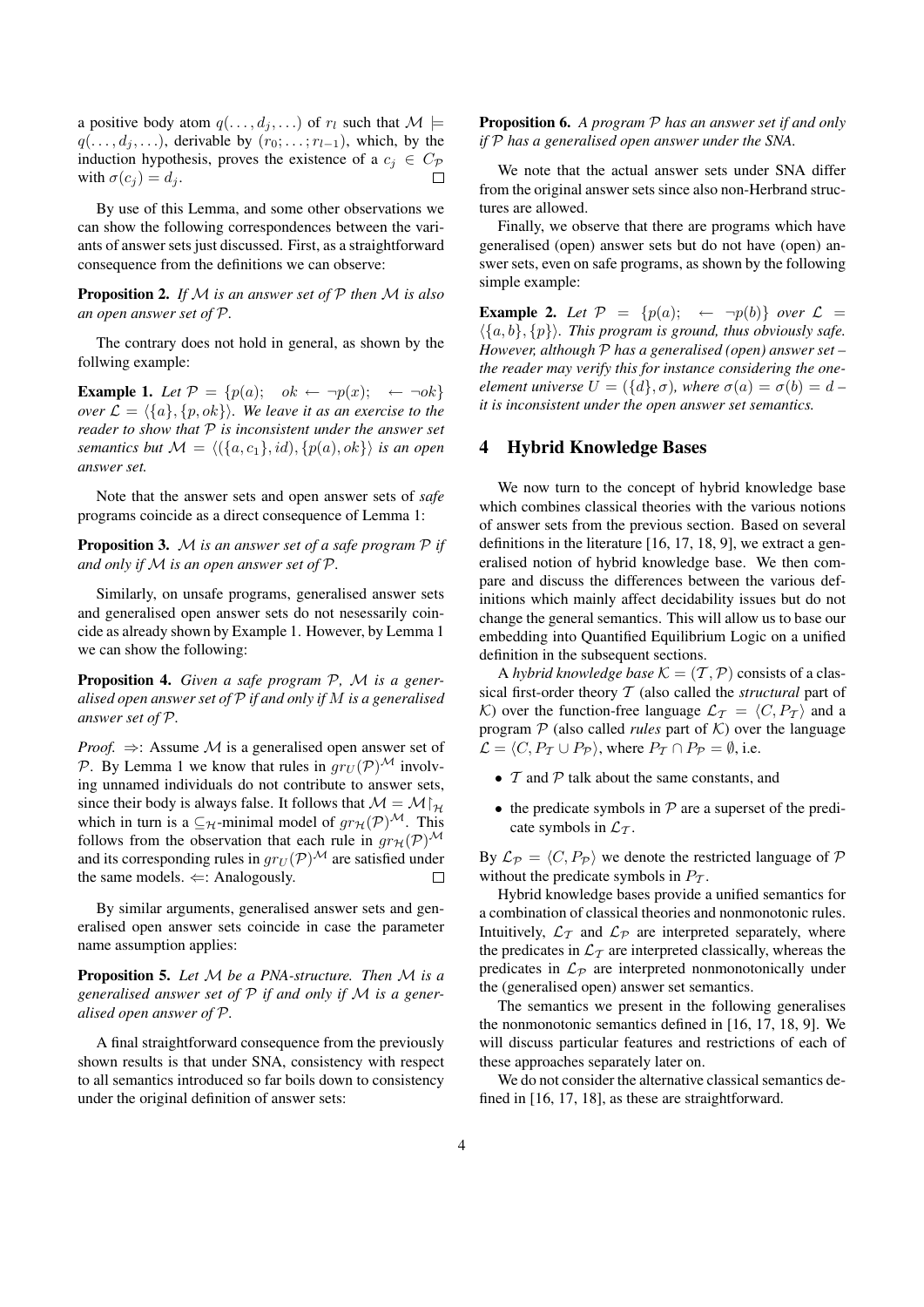If P is a ground program and  $\mathcal{I} = \langle U, I \rangle$  is an  $\mathcal{L}$ structure, the *projection* of  $P$  wrt  $I$  is denoted by  $\Pi(P, I)$ and defined as follows: for each rule  $r \in \mathcal{P}$  define  $r^{\Pi}$  by

- 1.  $r^{\Pi} = \emptyset$  if there is a literal over  $At_D(C, P_T)$  in the head of r of form  $p(t)^5$  such that  $p(\sigma(t)) \in I$  or of form  $\neg p(t)$  with  $p(\sigma(t)) \notin I$ ;
- 2.  $r^{\Pi} = \emptyset$  if there is a literal over  $At_D(C, P_T)$  in the body of r of form  $p(t)$  such that  $p(\sigma(t)) \notin I$  or of form  $\neg p(t)$  such that  $p(\sigma(t)) \in I$ ;
- 3. otherwise  $r^{\Pi}$  results from r by deleting all occurrences of literals from  $\mathcal{L}_{\tau}$ .

Then we set  $\Pi(\mathcal{P}, \mathcal{I}) = \{r^{\Pi} : r \in \mathcal{P}\}\$ . Intuitively, the projection "evaluates" all classical literals in  $P$  with respect to I. *Nonmonotonic models* of hybrid knowledge bases are defined with respect to this projection:

If  $\mathcal I$  is an  $\mathcal L'$ -structure we denote by  $\mathcal I|_{\mathcal L}$  the restriction of  $\mathcal I$  to a sublanguage  $\mathcal L \subseteq \mathcal L'.$ 

**Definition 6.** *Let*  $K = (T, P)$  *be a hybrid knowledge base. An NM-model*  $\mathcal{M} = \langle U, I \rangle$  *(where*  $U = (D, \sigma)$ *)* of a hy*brid knowledge base* K *is a first-order* L*-structure such that*  $\mathcal{M}|_{\mathcal{L}_\mathcal{T}}$  is a model of  $\mathcal{T}$  and  $\mathcal{M}|_{\mathcal{L}_\mathcal{P}}$  is a generalised open an*swer set of*  $\Pi(gr_U(\mathcal{P}), \mathcal{M})$ *.* 

Analogously to first-order models, we speak about PNA-, UNA-, or SNA-NM-models, depending on  $\sigma$ .

We will now turn to the question under which restrictions the various definitions of NM-models for hybrid KBs in the literature are subsumed by this general definition.

#### 4.1 r-hybrid KBs

Originally, the definition of hybrid knowledge base was introduced by Rosati [16] under the label *r-hybrid* knowledge base. Syntactically, *r-hybrid* KBs only allow positive atoms in rule heads, i.e. for rules of the form (1) we have  $l = k$ , and do not allow atoms from  $\mathcal{L}_{\mathcal{T}}$  to occur negated.<sup>6</sup> Moreover, Rosati deploys a restriction which is stronger than standard safety: each variable must appear in at least one positive body atom from  $\mathcal{L}_{\mathcal{P}}$ . Thus, we call this condition  $\mathcal{L}_{\mathcal{P}}$ *-safe* in the following.

Semantically, Rosati assumes (an infinite supply of) standard names, i.e. C is countably inifinite, and normal answer sets in his version of NM-models:

**Definition 7.** Let  $K = (T, P)$  be an r-hybrid knowledge *base consisting of a theory*  $T$  *and an*  $L_p$ *-safe program*  $P$ *.* 

*An* r-NM-model  $\mathcal{M} = \langle U, I \rangle$  *of*  $\mathcal K$  *is a first-order*  $\mathcal L$ -SNA*structure such that*  $\mathcal{M}|_{\mathcal{L}_\mathcal{T}}$  *is a model of*  $\mathcal{T}$  *and*  $\mathcal{M}|_{\mathcal{L}_\mathcal{P}}$  *is an answer set of*  $\Pi(gr_U(\mathcal{P}), \mathcal{M})$ *.* 

In virtue of  $\mathcal{L}_{\mathcal{P}}$ -safety, we observe that r-NM-model consistency coincides with SNA-NM-model consistency on rhybrid knowledge bases, by an argument similar to that of Lemma 1 and Proposition 6.

The syntactic restrictions in r-hybrid knowledge bases are mostly motivated as they allow the definition of a sound and complete algorithm presented in [16] for deciding NMconsistency on r-hybrid  $K$  based on standard solvers under the assumption that  $T$  is a theory in a fragment of FOL where satisfiability is decidable.<sup>7</sup> As  $\mathcal{L}_{\mathcal{P}}$ -safety guarantees that also  $\Pi(gr_U(\mathcal{P}), \mathcal{M})$  is safe, by Lemma 1 it is sufficient to ground only over constants in  $C_{\mathcal{P}}$ , which is typically done by standard answer set solvers.

### 4.2  $r^+$ -hybrid KBs

Rosati relaxes the UNA for what we will call here *r* + *hybrid* knowledge bases in [17]. In this variant the  $\mathcal{L}_{\mathcal{P}}$ safety restriction is kept but generalised answer sets under arbitrary interpretations are considered:

**Definition 8.** Let  $K = (T, P)$  be an r<sup>+</sup>-hybrid knowledge *base consisting of a theory*  $T$  *and an*  $L_p$ *-safe program*  $P$ *. An*  $r^+$ -NM-model,  $\mathcal{M} = \langle U, I \rangle$  *of*  $\mathcal K$  *is a first-order*  $\mathcal L$ *structure such that*  $\mathcal{M}|_{\mathcal{L}_\mathcal{T}}$  *is a model of*  $\mathcal{T}$  *and*  $\mathcal{M}|_{\mathcal{L}_\mathcal{P}}$  *is a generalised answer set of*  $\Pi(gr_U(\mathcal{P}),\mathcal{M})$ .

Whereas Rosati does not make any claims about PNA in this work, by the fact that  $\mathcal{L}_{\mathcal{P}}$ -safety guarantees safety of  $\Pi(gr_U(\mathcal{P}),\mathcal{M})$  and by Proposition 4 we can conclude that  $r^+$ -NM-models coincide with NM-models on  $r^+$ -hybrid knowledge bases.

Decidability results are the same as in r-hybrid knowledge bases for this relaxed version. In order to deal with the relaxation of UNA, the algorithm from [16] has to be modified by a preprocessing step which eliminates multiple occurrences of the same variable in the non-ground program, by introducing equalities in the rule bodies. Equality is viewed as a predicate in  $\mathcal{L}_{\mathcal{T}}$  in this approach.

#### 4.3  $r_w$ -hybrid KBs

Recently, Rosati presented his latest version, which we call here *weakly safe hybrid (r<sub>w</sub>-hybrid)* knowledge bases [18]. Here, SNA is reintroduced, but safety is relaxed to *weak*  $\mathcal{L}_P$ -safety, which means that  $\mathcal{L}_P$ -unsafe variable occurrences are allowed in body atoms from  $P_{\tau}$  as long as they do not occur in any predicate from  $P_{\mathcal{P}}$ . The

<sup>&</sup>lt;sup>5</sup>Note: we use t for a tuple  $d_1, \ldots, d_n$  here, for ease of legibility.

<sup>&</sup>lt;sup>6</sup>Note that by projection, negation of predicates from  $P<sub>T</sub>$  in rules is treated completely classically, whereas negation of predicates from  $P_{\mathcal{P}}$  is treated nonmonotonically. This might be considered unintuitive and therefore a reason why Rosati disallows structural predicates to occur negated.

 $7$ This particularly applies to the DL underlying OWL.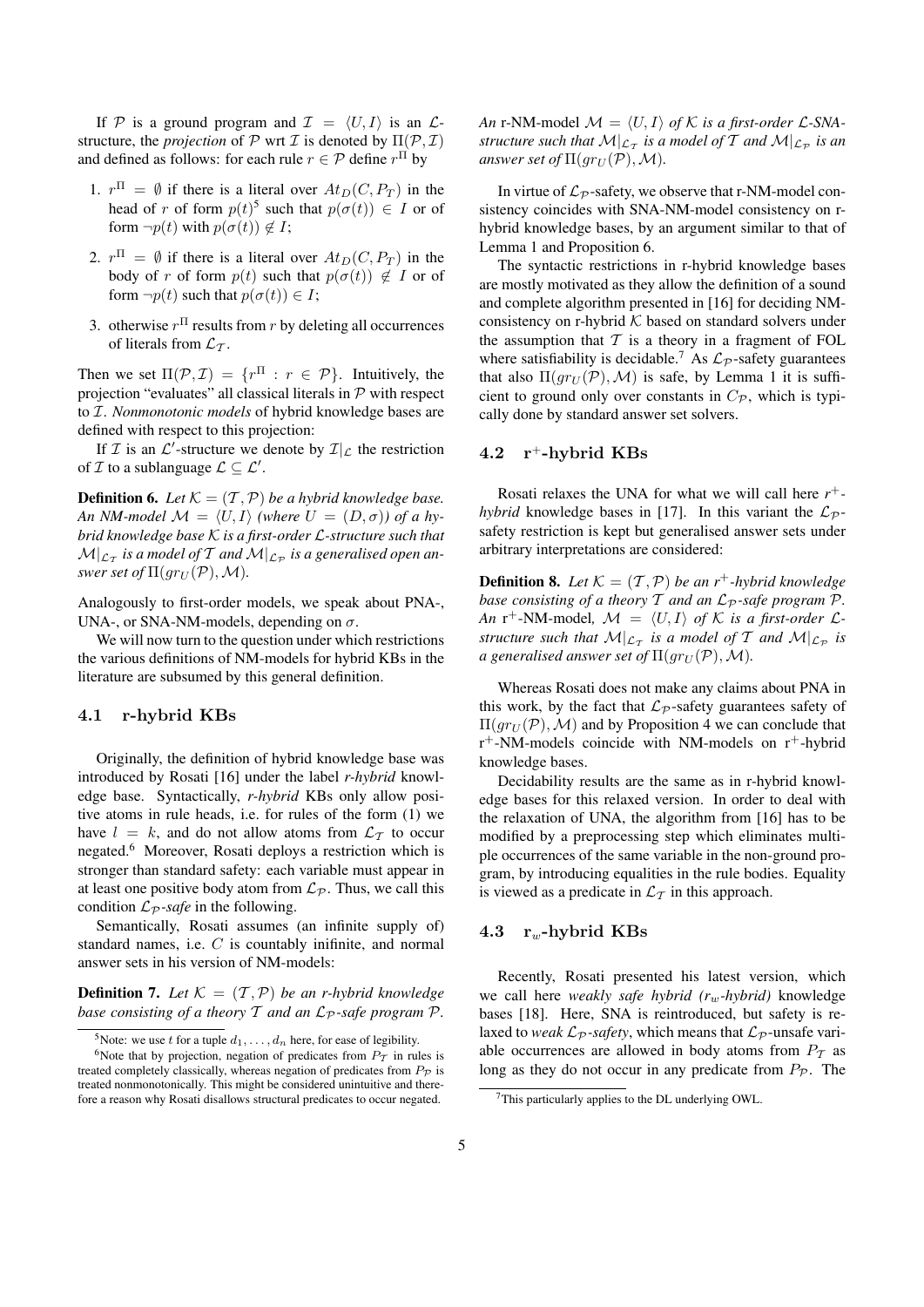|                                                                           | <b>SNA</b> | variables                              | disj.   | neg. $\mathcal{L}_{\mathcal{T}}$ |
|---------------------------------------------------------------------------|------------|----------------------------------------|---------|----------------------------------|
|                                                                           |            |                                        |         | atoms                            |
| r-hybrid $[16]$                                                           | yes        | $\mathcal{L}_{\mathcal{P}}$ -safe      | pos.    | no                               |
| $r^+$ -hybrid [17]                                                        | no         | $\mathcal{L}_{\mathcal{P}}$ -safe      | pos.    | no                               |
| $r_w$ -hybrid [18]                                                        | yes        | weak $\mathcal{L}_{\mathcal{P}}$ -safe | pos.    | no                               |
| g-hybrid [9]                                                              | no         | guarded                                | $neg.*$ | yes                              |
| * a hybrid allows negation in the head but at most one nositive head atom |            |                                        |         |                                  |

g-hybrid allows negation in the head but at most one positive head atom

**Table 1. Different variants of hybrid KBs**

definition of models follows Definition 7. As the relaxed safety restriction still guarantees safety of  $\Pi(qr_U(\mathcal{P}),\mathcal{M})$ we can conclude that r-NM-model consistency coincides with SNA-NM-model consistency on  $r_w$ -hybrid knowledge bases.<sup>8</sup>

The main difference with respect to r-hybrid knowledge bases is that the author shows that consistency of  $r_w$ -hybrid knowledge bases is decidable in case  $\mathcal T$  is a theory in an FOL fragment where conjunctive query containment is decidable. This is, according to [18], the case for a number of expressive DLs, and in particular conjectured, but not yet proven, for SHIQ, a DL very close to OWL.

#### 4.4 g-hybrid KBs

The last approach we discuss here was introduced by Heymans et al. [9]. Syntactically, [9] makes a different restriction on variables than Rosati, called *guardedness*. Therefore, the approach is called *g-hybrid*: For all rules with a non-empty body, it is required that all variables occur in one designated positive body atom, the so-called rule guard. Additionally, unsafe choice rules of the form

$$
p(c_1,\ldots,c_n)\vee\neg p(c_1,\ldots,c_n)\leftarrow
$$

are allowed. Moreover, disjunction in rule heads is limited to at most one positive atom, i.e. for rules of the form (1) we have that  $k \leq 1$ , but an arbitrary number of negated head atoms is allowed. Another significant difference is that, as opposed to the approaches based on r-hybrid KBs, negative structural predicates are allowed in the rules part within ghybrid knowledge bases (see also Footnote 6).

Apart from these syntactic restrictions, which are again driven by considerations of decidability, Heymans et al.'s definition of NM-models coincides precisely with our Definition 6, i.e. generalised open answer sets are considered.

Table 4.4 summarizes the different versions of hybrid knowledge bases introduced in the literature.

# 5 Quantified Equilibrium Logic (QEL)

Equilibrium logic for propositional theories and logic programs was presented in [12] as a foundation for answer set semantics and extended to the first-order case in [14] and in slightly more general, modified form in [15]. For a survey of the main properties of equilibrium logic, see [13]. Usually in quantified equilibrium logic we consider a full first-order language allowing function symbols and we include a second, strong negation operator as occurs in several ASP dialects. For the present purpose of drawing comparisons with approaches to hybrid knowledge bases, it will suffice to consider the function-free language with a single negation symbol,  $\rightarrow$ . So, in particular, we shall work with a quantified version of the logic HT of *here-and-there*. In other respects we follow the treatment of [15].

# 5.1 General Structures for Quantified Here-and-There Logic

As before we consider function-free first order languages  $\mathcal{L} = \langle C, P \rangle$  built over a set of *constant* symbols, C, and a set of *predicate* symbols, P. The set of  $\mathcal{L}$ -formulas,  $\mathcal{L}$ sentences and atomic  $\mathcal{L}$ -sentences are defined in the usual way.

Again, we only work with *sentences*, and, as in Section 2, by an  $\mathcal{L}$ -interpretation  $I$  over a set  $D$  we mean a subset I of  $At_D(C, P)$ . A *here-and-there L*-structure with static domains or  $QHT^s$ -*L*-structure is a tuple  $\mathcal{M} =$  $\langle (D, \sigma), I_h, I_t \rangle$  where

- D is a non-empty set, called the *domain* of M.
- $\sigma$  is a mapping:  $C \cup D \rightarrow D$  called the *assignment* such that  $\sigma(d) = d$  for all  $d \in D$ . If  $D = C$  and  $\sigma = id$ , *M* is a *Herbrand structure*.
- $I_h$ ,  $I_t$  are  $\mathcal L$ -interpretations over D such that  $I_h \subseteq I_t$ .

We can think of  $M$  as a structure similar to a first-order classical model, but having two parts or components  $h$  and t that correspond to two different points or "worlds", 'here' and 'there' in the sense of Kripke semantics for intuitionistic logic [20], where the worlds are ordered by  $h \leq t$ . At each world  $w \in \{h, t\}$  one verifies a set of atoms  $I_w$  in the expanded language for the domain D. We call the model static, since, in contrast to say intuitionistic logic, the same domain serves each of the worlds.<sup>9</sup> Since  $h \leq t$ , whatever is verified at  $h$  remains true at  $t$ . The satisfaction relation for M is defined so as to reflect the two different components, so we write  $M, w \models \varphi$  to denote that  $\varphi$  is true in M with

<sup>8</sup>Strictly read, the safety restriction as defined in [18] also allows unsafe rules in  $\Pi(qr_U(\mathcal{P}),\mathcal{M})$ , which however is not intended (personal communication with the author).

<sup>9</sup>Alternatively it is quite common to speak of a logic with *constant* domains. However this is ambiguous since it might suggest that the domain is composed only of constants, which is not intended here.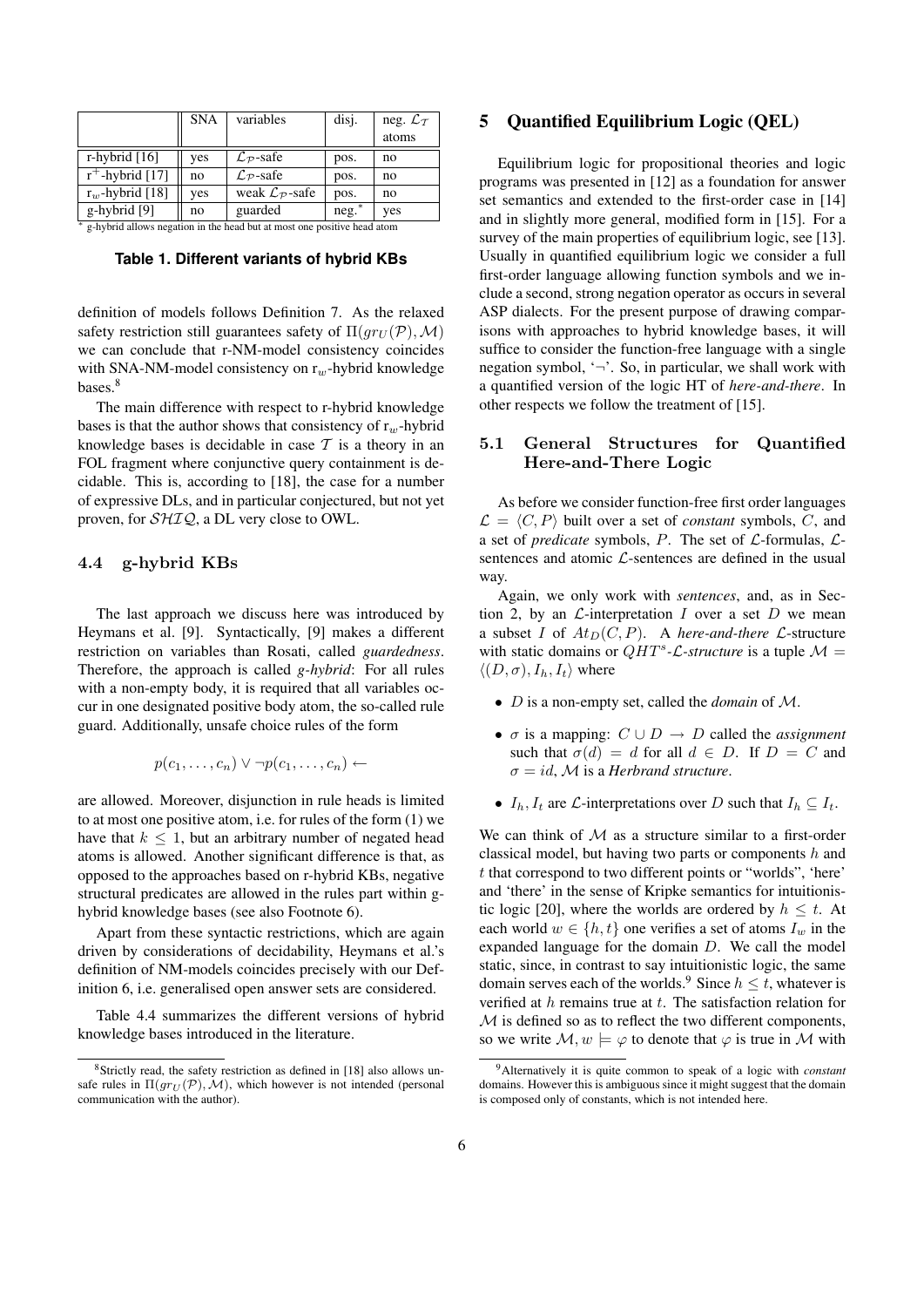respect to the w component. Evidently we should require that an atomic sentence is true at  $w$  just in case it belongs to the w-interpretation. Formally, if  $p(t_1, \ldots, t_n) \in At_D$  then

$$
\mathcal{M}, w \models p(t_1, \ldots, t_n) \quad \text{iff} \quad p(\sigma(t_1), \ldots, \sigma(t_n)) \in I_w. \tag{2}
$$

Then  $\models$  is extended recursively as follows<sup>10</sup>:

- $M, w \models \varphi \land \psi$  iff  $\mathcal{M}, w \models \varphi$  and  $\mathcal{M}, w \models \psi$ .
- $M, w \models \varphi \lor \psi$  iff  $\mathcal{M}, w \models \varphi$  or  $\mathcal{M}, w \models \psi$ .
- $\mathcal{M}, t \models \varphi \rightarrow \psi$  iff  $\mathcal{M}, t \not\models \varphi$  or  $\mathcal{M}, t \models \psi$ .
- $M, h \models \varphi \rightarrow \psi$  iff  $M, t \models \varphi \rightarrow \psi$  and  $M, h \not\models \varphi$  or  $\mathcal{M}, h \models \psi.$
- $M, w \models \neg \varphi$  iff  $\mathcal{M}, t \not\models \varphi$ .
- $\mathcal{M}, t \models \forall x \varphi(x)$  iff  $\mathcal{M}, t \models \varphi(d)$  for all  $d \in D$ .
- $\mathcal{M}, h \models \forall x \varphi(x)$  iff  $\mathcal{M}, t \models \forall x \varphi(x)$  and  $\mathcal{M}, h \models \varphi(d)$  for all  $d \in D$ .
- $\mathcal{M}, w \models \exists x \varphi(x)$  iff  $\mathcal{M}, w \models \varphi(d)$  for some  $d \in D$ .

Truth of a sentence in a model is defined as follows:  $\mathcal{M} \models \varphi$  iff  $\mathcal{M}, w \models \varphi$  for each  $w \in \{h, t\}$ . A sentence  $\varphi$  is valid if it is true in all models, denoted by  $\models \varphi$ . A sentence  $\varphi$  is a consequence of a set of sentences Γ if every model of Γ is a model of  $\varphi$ , in symbols  $\Gamma \models \varphi$ . In a model M we often use the symbols  $H$  and  $T$ , possibly with subscripts, to denote the interpretations  $I_h$  and  $I_t$  respectively; so, an L-structure may be written in the form  $\langle U, H, T \rangle$ , where  $U = (D, \sigma).$ 

The resulting logic is called *Quantified Here-and-There* Logic with static domains denoted by  $QHT_{\mathcal{L}}^s$ . In terms of satisfiability and validity this logic is equivalent to the logic introduced before in [14].

The logic  $QHT^s$  can be axiomatised as follows.<sup>11</sup> We start with the usual axioms and rules of intuitionistic propositional logic and add the axiom of Hosoi

$$
\alpha \vee (\neg \beta \vee (\alpha \rightarrow \beta))
$$

which determines 2-element, here-and-there models. This system is extended to first-order logic (see [14, 15]) by adding the following axioms to obtain the usual non-static version of first-order here-and-there logic:

$$
\forall x \neg \neg \alpha(x) \rightarrow \neg \neg \forall x \alpha(x)
$$
  

$$
\neg \neg \forall x \alpha(x) \rightarrow \exists x (\alpha(x) \rightarrow \forall x \alpha(x))
$$

Finally, we can we add the following axiom for static domains, to obtain  $QHT^s$ :

$$
\neg\neg \exists x \alpha(x) \to \exists x \neg \neg \alpha(x)
$$

Independence from the language. As usual in first order logic, satisfiability and validity are independent from the language. If  $\mathcal{M} = \langle (D, \sigma), H, T \rangle$  is an  $QHT^s \text{-} \mathcal{L}'$ -structure and  $\mathcal{L} \subset \mathcal{L}'$ , we denote by  $\mathcal{M}|_{\mathcal{L}}$  the restriction of  $\mathcal{M}$  to the sublanguage  $\mathcal{L}$ :

$$
\mathcal{M}|_{\mathcal{L}} = \langle (D, \sigma|_{\mathcal{L}}), H|_{\mathcal{L}}, T|_{\mathcal{L}} \rangle
$$

**Proposition 7.** Suppose that  $\mathcal{L}' \supset \mathcal{L}$ ,  $\Gamma$  *is a theory in*  $\mathcal{L}$  *and*  $\mathcal M$  *is an*  $\mathcal L'$ *-structure such*  $\mathcal M \models \Gamma$ *. Then*  $\mathcal M|_{\mathcal L}$  *is a model*  $of \Gamma$  *in*  $QHT_{\mathcal{L}}^{s}$ .

**Proposition 8.** Suppose that  $\mathcal{L}' \supset \mathcal{L}$  and  $\varphi \in \mathcal{L}$ . Then  $\varphi$ *is valid (resp. satisfiable) in QHT*<sup>*g</sup></sup> <i>if and only if is valid*</sup> *(resp. satisfiable) in*  $QHT_{\mathcal{L}'}^s$ *.* 

Analogous to the case of classical models we can define special kinds of  $QHT^s$  models. Let  $\mathcal{M} = \langle (D, \sigma), H, T \rangle$ be an  $\mathcal L$ -structure that is a model of a universal theory  $T$ . Then, we call  $M$  a PNA-, UNA-, or SNA-model if the restriction of  $\sigma$  to constants in C is surjective, injective or bijective, respectively.

### 5.2 Equilibrium Models

As in the propositional case, quantified equilibrium logic is based on a suitable notion of minimal model.

Definition 9. Among QHT<sup>s</sup>-*L*-structures we define the or $der \trianglelefteq as follows: \langle (D, \sigma), H, T \rangle \trianglelefteq \langle (D', \sigma'), H', T' \rangle$  *if*  $D = D'$ ,  $\sigma = \sigma'$ ,  $T = T'$  and  $H \subseteq H'$ . If the subset *relation holds strictly, we write '* $\lhd$ *'.* 

**Definition 10.** Let  $\Gamma$  be a set of sentences and  $\mathcal{M} =$  $\langle (D, \sigma), H, T \rangle$  *a model of* Γ*.* 

- *1. M is said to be total if*  $H = T$ *.*
- *2.* M *is said to be an* equilibrium *model of* Γ *(or short, we say: "*M *is in equilibrium") if it is minimal under* E *among models of* Γ*, and it is total.*

Notice that a total  $QHT^s$  model of a theory  $\Gamma$  is equivalent to a classical first order model of Γ.

Proposition 9. *Let* Γ *be a theory in* L *and* M *an equilibrium model of*  $\Gamma$  *in QHT*<sup>*s*</sup>, *with*  $\mathcal{L}' \supset \mathcal{L}$ *. Then*  $\mathcal{M}|_{\mathcal{L}}$  *is an equilibrium model of*  $\Gamma$  *in QHT*<sub> $c$ </sub>.

#### 5.3 Relation to Answer Sets

The above version of QEL is described in more detail in [15]. If we assume all models are UNA-models, we obtain the version of QEL found in [14]. There, the relation of QEL to (ordinary) answer sets for logic programs with variables was established (in [14, Corollary 7.7]). For the present version of QEL the correspondence can be described as follows.

<sup>10</sup>The reader may easily check that the following correspond exactly to the usual Kripke semantics for intuitionistic logic given our assumptions about the two worlds h and t and the single domain  $D$ , see eg [20]

<sup>&</sup>lt;sup>11</sup>We restrict attention here to the logic without equality.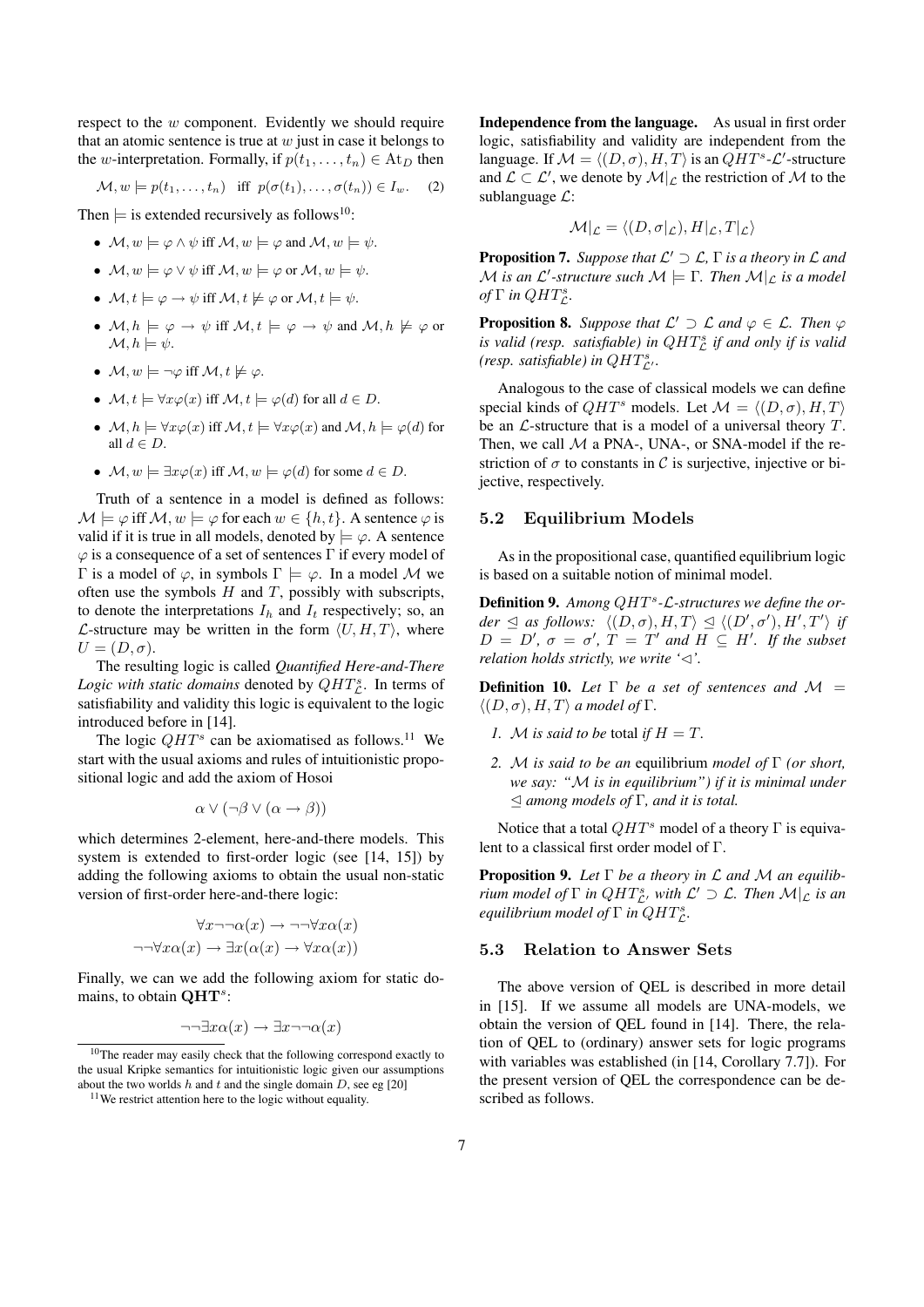**Proposition 10** ([15]). Let  $\Gamma$  be a universal theory in  $\mathcal{L} =$  $\langle C, P \rangle$ *. Let*  $\langle U, T, T \rangle$  *be a total QHT<sup>s</sup> model of* Γ*. Then*  $\langle U, T, T \rangle$  *is an equilibrium model of*  $\Gamma$  *iff*  $\langle T, T \rangle$  *is a propositional equilibrium model of*  $gr_U(\Gamma)$ *.* 

By convention, when  $P$  is a logic program with variables we consider the models and equilibrium models of its universal closure expressed as a set of logical formulas. So from Proposition 10 we obtain:

Corollary 11. *Let* P *be a logic program. A total* QHT<sup>s</sup> *model*  $\langle U, T, T \rangle$  *of*  $\mathcal P$  *is an equilibrium model of*  $\mathcal P$  *iff it is a generalised open answer set of* P*.*

*Proof.* It is well-known that for propositional programs equilibrium models coincide with answer sets [12]. Using Proposition 10 and Definition 4 for generalised open answer sets, the result follows.  $\Box$ 

#### 6 Relation between Hybrid KBs and QEL

In this section we show how equilibrium models for hybrid knowledge bases<sup>12</sup> relate to the NM models defined earlier and that QEL captures the various approaches to the semantics of hybrid KBs presented in Section 4.

Given a hybrid KB  $\mathcal{K} = (\mathcal{T}, \mathcal{P})$  we call  $\mathcal{T} \cup \mathcal{P} \cup st(\mathcal{T})$  the *stable closure* of K, where  $st(\mathcal{T}) = \{ \forall x(p(x) \lor \neg p(x))$ :  $p \in \mathcal{L}_{\mathcal{T}}$ .<sup>13</sup> From now on, unless otherwise clear from context, the symbol  $\equiv$  denotes the truth relation for  $QHT^s$ . Given a ground program  $P$  and an  $\mathcal{L}$ -structure  $\mathcal{M} = \langle U, H, T \rangle$ , the *projection*  $\Pi(\mathcal{P}, \mathcal{M})$  is understood to be defined relative to the component  $T$  of  $M$ .

**Lemma 12.** Let  $\mathcal{M} = \langle U, H, T \rangle$  be a QHT<sup>s</sup>-model of  $T \cup$  $st(\mathcal{T})$ *. Then*  $\mathcal{M} \models \mathcal{P}$  iff  $\mathcal{M}|_{\mathcal{L}_{\mathcal{P}}} \models \Pi(gr_U(\mathcal{P}), \mathcal{M})$ *.* 

*Proof.* By the hypothesis  $\mathcal{M} \models {\forall x (p(x) \lor \neg p(x)) : p \in \mathcal{A}}$  $\mathcal{L}_{\mathcal{T}}$ }. It follows that  $H|_{\mathcal{L}_{\mathcal{T}}} = T|_{\mathcal{L}_{\mathcal{T}}}$ . Consider any  $r \in \mathcal{P}$ , such that  $r^{\Pi} \neq \emptyset$ . Then there are four cases to consider. (i) r has the form  $\alpha \to \beta \vee p(t)$ ,  $p(t) \in \mathcal{L}_{\mathcal{T}}$  and  $p(\sigma(t)) \notin \mathcal{T}$ , so  $\mathcal{M} \models \neg p(t)$ . W.l.o.g. assume that  $\alpha, \beta \in \mathcal{L}_{\mathcal{P}}$ , so  $r^{\Pi}$  =  $\alpha \rightarrow \beta$  and

$$
\mathcal{M} \models r \Leftrightarrow \mathcal{M} \models r^{\Pi} \Leftrightarrow \mathcal{M}|_{\mathcal{L}_P} \models r^{\Pi} \tag{3}
$$

by the semantics for  $QHT^s$  and Theorem 7. (ii) r has the form  $\alpha \to \beta \vee \neg p(t)$ , where  $p(\sigma(t)) \in T$ ; so  $p(\sigma(t)) \in H$ and  $\mathcal{M} \models p(t)$ . Again it is easy to see that (3) holds. Case (iii): r has the form  $\alpha \wedge p(t) \rightarrow \beta$  and  $p(\sigma(t)) \in H, T$ , so  $\mathcal{M} \models p(t)$ . Case (iv): r has the form  $\alpha \wedge \neg p(t) \rightarrow \beta$  and  $\mathcal{M} \models \neg p(t)$ . Clearly for these two cases (3) holds as well. It follows that if  $\mathcal{M} \models \mathcal{P}$  then  $\mathcal{M}|_{\mathcal{L}_{\mathcal{P}}} \models \Pi(gr_U(\mathcal{P}),\mathcal{M}).$ 

To check the converse condition we need now only examine the cases where  $r^{\Pi} = \emptyset$ . Suppose this arises because  $p(\sigma(t)) \in H, T$ , so  $\mathcal{M} \models p(t)$ . Now, if  $p(t)$  is in the head of r, clearly  $\mathcal{M} \models r$ . Similarly if  $\neg p(t)$  is in the body of r, by the semantics  $\mathcal{M} \models r$ . The cases where  $p(\sigma(t)) \notin T$  are analogous and left to the reader. Consequently if  $\mathcal{M}|_{\mathcal{L}_{\mathcal{P}}} \models \Pi(gr_U(\mathcal{P}), \mathcal{M})$ , then  $\mathcal{M} \models \mathcal{P}$ .  $\Box$ 

We now state the relation between equilibrium models and NM-models.

**Theorem 13.** Let  $K = (T, P)$  be a hybrid knowledge base. Let  $M = \langle U, T, T \rangle$  *be a total here-and-there model of the stable closure of* K*. Then* M *is an equilibrium model if and only if it is an NM-model of* K*.*

*Proof.* Assume the hypothesis and suppose that M is in equilibrium. Since T contains only predicates from  $\mathcal{L}_{\mathcal{T}}$  and  $\mathcal{M} \models \mathcal{T} \cup st(\mathcal{T})$ , evidently

$$
\mathcal{M}|_{\mathcal{L}_T} \models \mathcal{T} \cup st(\mathcal{T}) \tag{4}
$$

and so in particular  $(U, \mathcal{M}|_{\mathcal{L}_\mathcal{T}})$  is a model of T. By Lemma 12,

$$
\mathcal{M} \models \mathcal{P} \Leftrightarrow \mathcal{M}|_{\mathcal{L}_{\mathcal{P}}} \models \Pi(gr_U(\mathcal{P}), \mathcal{M}).
$$
 (5)

We claim (i) that  $\mathcal{M}|_{\mathcal{L}_{\mathcal{P}}}$  is an equilibrium model of  $\Pi(gr_U(\mathcal{P}), \mathcal{M})$ . If not, there is a model  $\mathcal{M}' = \langle H', T' \rangle$ with  $H' \subset T' = T|_{\mathcal{L}_{\mathcal{P}}}$  and  $\mathcal{M}' \models \Pi(gr_U(\mathcal{P}), \mathcal{M})$ . Lift  $(U, \mathcal{M}')$  to a (first order)  $\mathcal{L}$ -structure  $\mathcal N$  by interpreting each  $p \in \mathcal{L}_{\mathcal{T}}$  according to M. So  $\mathcal{N}|_{\mathcal{L}_{\mathcal{T}}} = \mathcal{M}|_{\mathcal{L}_{\mathcal{T}}}$  and by (4) clearly  $\mathcal{N} \models \mathcal{T} \cup st(\mathcal{T})$ . Moreover, by Lemma 12  $\mathcal{N} \models \mathcal{P}$ and by assumption  $\mathcal{N} \lhd \mathcal{M}$ , contradicting the assumption that M is an equilibrium model of  $T \cup st(T) \cup \mathcal{P}$ . This establishes (i). Lastly we note that since  $\langle T|_{\mathcal{L}_{\mathcal{P}}}, T|_{\mathcal{L}_{\mathcal{P}}} \rangle$  is an equilibrium model of  $\Pi(gr_U(\mathcal{P}), \mathcal{M})$ ,  $\mathcal{M}|_{\mathcal{L}_{\mathcal{P}}}$  is a generalised open answer set of  $\Pi(gr_U(\mathcal{P}), \mathcal{M})$  by Corollary 11, so that  $M = \langle U, T, T \rangle$  is an NM-model of K.

For the converse direction, assume the hypothesis but suppose that  $M$  is not in equilibrium. Then there is a model  $\mathcal{M}' = \langle U, H, T \rangle$  of  $T \cup st(T) \cup \mathcal{P}$ , with  $H \subset T$ . Since  $\mathcal{M}' \models \mathcal{P}$  we can apply Lemma 12 to conclude that  $\mathcal{M}'|_{\mathcal{L}_{\mathcal{P}}} \models \Pi(gr_U(\mathcal{P}), \mathcal{M}')$ . But clearly

$$
\Pi(gr_U(\mathcal{P}), \mathcal{M}') = \Pi(gr_U(\mathcal{P}), \mathcal{M}).
$$

However, since evidently  $\mathcal{M}'|_{\mathcal{L}_T} = \mathcal{M}|_{\mathcal{L}_T}$ , thus  $\mathcal{M}'|_{\mathcal{L}_P} \triangleleft$  $\mathcal{M}|_{\mathcal{L}_{\mathcal{P}}}$ , so this shows that  $\mathcal{M}|_{\mathcal{L}_{\mathcal{P}}}$  is not an equilibrium model of  $\Pi(gr_U(\mathcal{P}), \mathcal{M})$  and therefore  $T|_{\mathcal{L}_{\mathcal{P}}}$  is not an answer set of  $\Pi(gr_U(\mathcal{P}),\mathcal{M})$  and  $\mathcal M$  is not an NM- model of K.  $\Box$ 

This establishes the expected connections with the various special types of hybrid KBs discussed earlier.

<sup>12</sup>Again, we restrict ourselves to the equality-free case here.

<sup>&</sup>lt;sup>13</sup>Evidently T becomes *stable* in K in the sense that  $\forall \varphi \in T$ ,  $st(T) \models$  $\neg\neg\varphi \rightarrow \varphi$ . The terminology is drawn from intuitionistic logic and mathematics.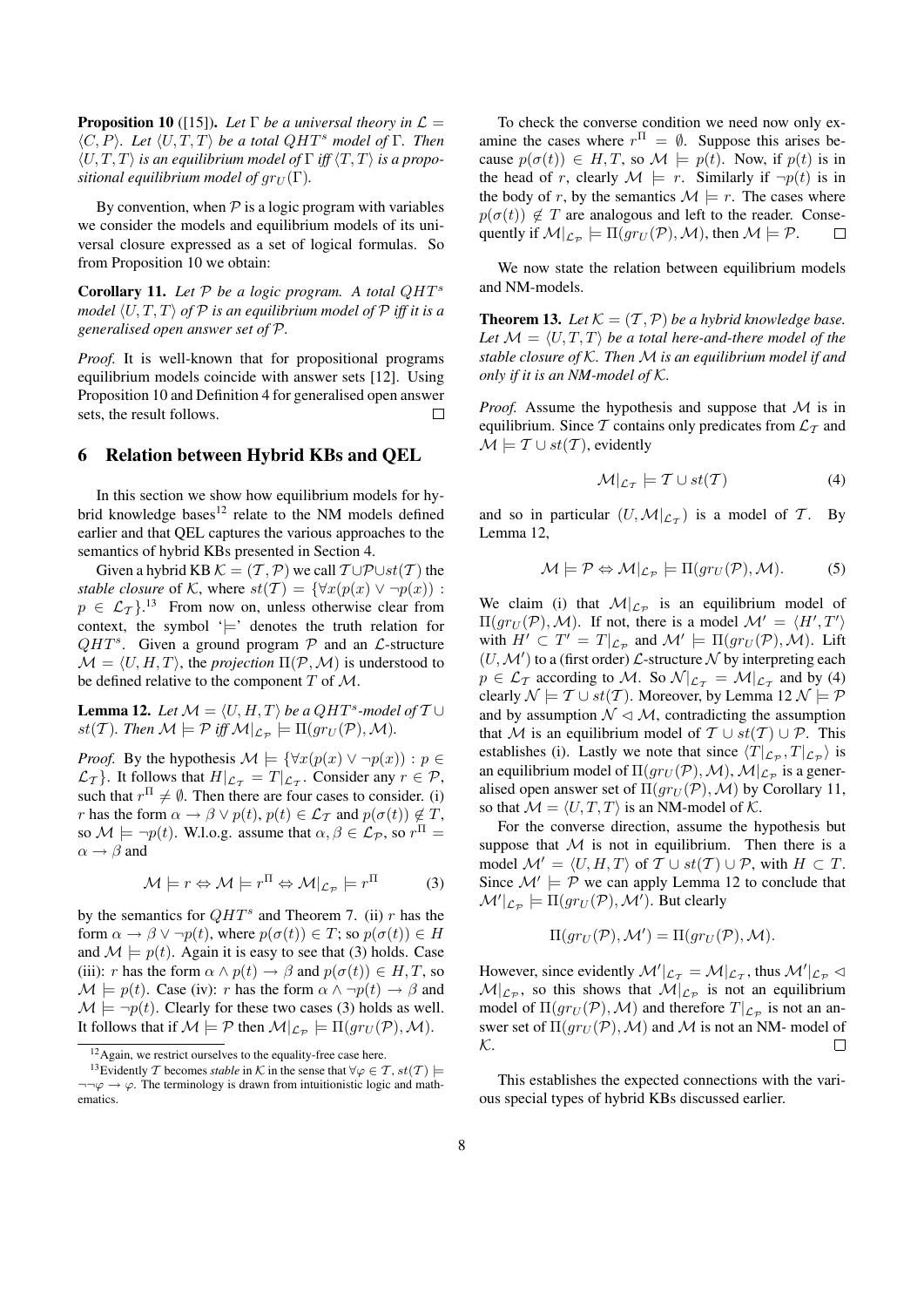**Corollary 14.** Let  $K = (T, P)$  be a g-hybrid (resp. an  $r^+$ -hybrid) knowledge base. Let  $\mathcal{M} = \langle U, T, T \rangle$  be a total *here-and-there model of the stable closure of* K*. Then* M *is an equilibrium model if and only if it is an NM-model (resp. r* <sup>+</sup>*-NM-model) of* K*.*

*Proof.* As noted, the semantics of [9] for g-hybrid KBs corresponds directly to the NM-models defined here. For the case of an  $r^+$ -hybrid KB we use the safety condition and apply Proposition 4.  $\Box$ 

**Corollary 15.** Let  $K = (T, P)$  be a r-hybrid or an  $r_w$ *hybrid knowledge base. Let*  $M = \langle U, T, T \rangle$  *be an Herbrand model of the stable closure of* K*. Then* M *is an equilibrium model in the sense of [14] if and only if it is an r-NM-model of* K*.*

*Proof.* As noted earlier, the version of QEL presented in [14] uses UNA-models. We apply the relationship to answer sets established in [14] together with the definition of the r-NM-models.  $\Box$ 

Alternatively we can express Corollary 15 using the version of QEL presented here and assuming SNA-models.

# 7 Discussion

We have seen that quantified equilibrium logic captures three of the main approaches to integrating classical, firstorder or DL knowledge bases with nonmonotonic rules under the answer set semantics. However, QEL has a quite distinct flavour from those of r-hybrid,  $r^+$ -hybrid and g-hybrid KBs. Each of these hybrid approaches has a semantics composed of two different components: a classical model on the one hand and an answer set on the other. Integration is achieved by the fact that the classical model serves as a pre-processing tool for the rule base. The style of QEL is different. There is one semantics and one kind of model that covers both types of knowledge. There is no need for any pre-processing of the rule base. In this sense the integration is more far-reaching. The only distinction we make is that for that part of the knowledge base considered to be classical and monotonic we add a stability condition to obtain the intended interpretation.

There are other features of the approach using QEL that are worth highlighting. First, it is based on a simple, minimal model semantics in a known non-classical logic, actually a quantified version of Gödel's 3-valued logic. No reducts are involved and consequently the equilibrium construction applies directly to arbitrary first-order theories. The rule part  $P$  of a knowledge base might therefore comprise say a nested logic program, where the heads and bodies of rules may be arbitrary boolean formulas, or perhaps rules permitting nestings of the implication connective. In the propositional case, answer sets have been defined for such general formulas, but more work would be needed to provide integration in a hybrid KB setting. Evidently QEL in the general case is undecidable, so for extensions of the rule language syntax for practical applications one may wish to study restrictions analogous to safety or guardedness.

A second feature of the use of the logic  $QHT^s$  is that it can be applied to characterise properties such as the strong equivalence of programs and theories [15]. While strong equivalence and related concepts have been much studied recently in ASP, their characterisation in the case of hybrid knowledge systems remains uncharted territory. The fact that QEL provides a single semantics for hybrid KBs means that a simple concept of strong equivalence should be applicable to such KBs and characterisable using the underlying logic,  $QHT^s$ . We view this as a promising topic for future study.

It is interesting to note here that meaning-preserving relations among ontologies have recently become a topic of interest in the DL community, where logical concepts such as that of conservative extension are currently being studied and applied [6]. A unified, logical approach to hybrid KBs should lend itself to well to the application of such concepts.

#### 8 Related Work and Conclusions

We have provided a general notion of hybrid knowledge base, combining first-order theories with nonmonotonic rules, with the aim of comparing and contrasting some of the different variants of hybrid KBs found in the literature. We presented a version of quantified equilibrium logic, QEL, without the unique names assumption, and showed how for a hybrid knowledge base  $K$  there is a natural correspondence between the nonmonotonic models of  $K$  and the equilibrium models of what we call the *stable closure* of  $K$ . This yields a way to capture in QEL the semantics of the g-hybrid KBs of Heymans *et al* [9] and the r-hybrid KBs of Rosati [17], where the latter is defined without the UNA but for safe programs. Similarly, the version of QEL with UNA captures the semantics of r-hybrid KBs as defined in [16, 18]. It is important to note that the aim of this paper was not that of providing new kinds of safety conditions or decidability results; these issues are ably dealt with in the literature reviewed here. Rather our objective has been to show how classical and nonmonotonic theories might be unified under a single semantical model. In part, as [9] show with their reduction of DL knowledge bases to answer set programs, this can also be achieved (at some cost of translation) in other approaches. What distinguishes QEL is the fact that it is based on a standard, nonclassical logic,  $QHT^s$ , which can therefore provide a unified logical foundation for such extensions of (open) ASP.